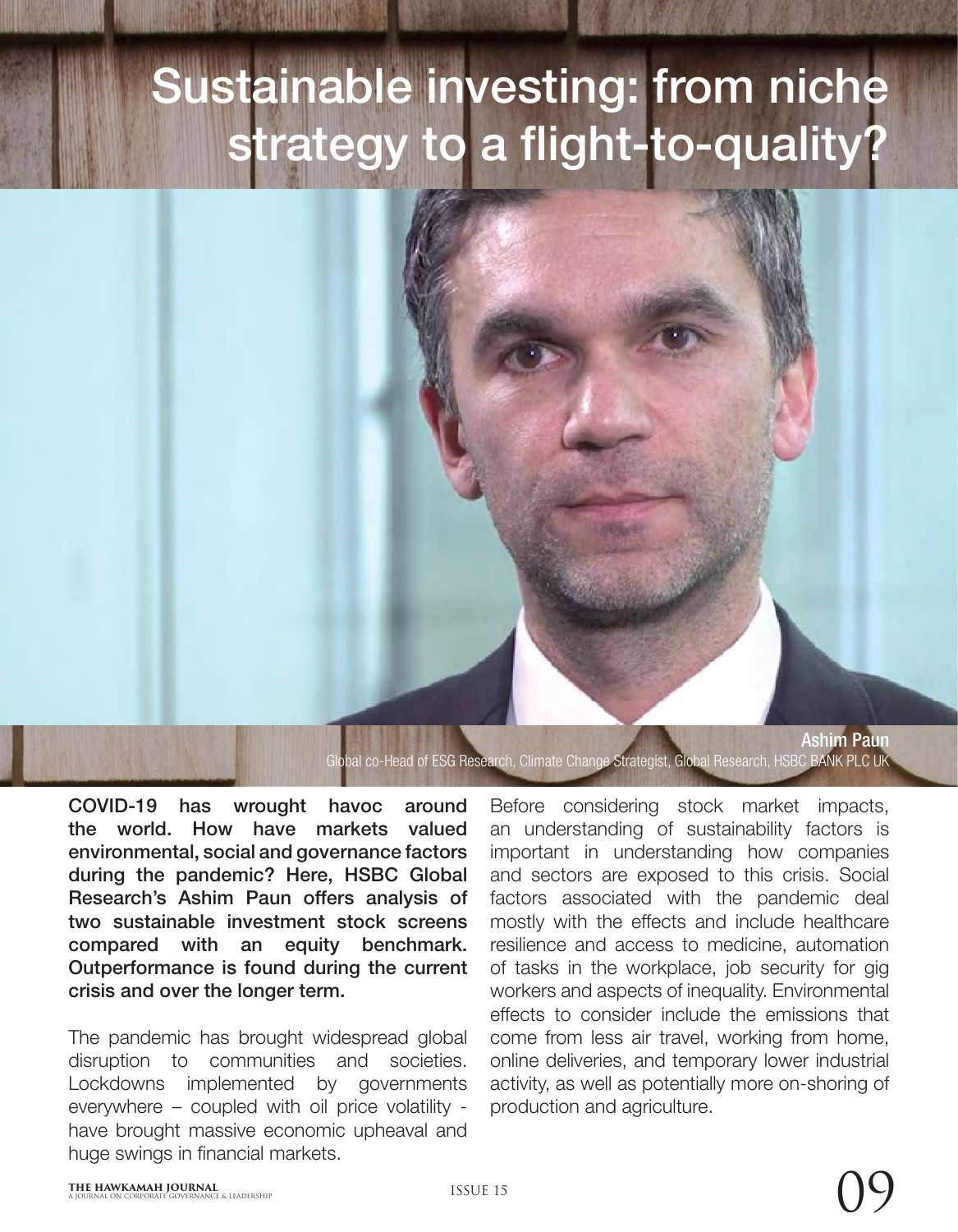An analysis of the environment must also consider the causes of the pandemic. The COVID-19 virus is an example of a deadly zoonotic infection (one that is passed to humans from animals). We have had others, including SARS, Ebola, HIV and previous influenza variants. The Centre for Tropical Veterinary Medicine at Edinburgh University found that, during the 20th century, the proportion of infectious diseases which can be transmitted from animals to humans grew, with 75% of emerging pathogens found to be zoonotic. Many zoonotic viruses have been transmitted to humans via consumption of wild animals and through the parallel wildlife trade. So the pandemic raises renewed questions over how we treat and interact with nature.

#### Short-term sustainability outperformance

These factors raise a broader question for investors – how do markets value sustainability during such a crisis? In research notes which HSBC Global Research has published recently for its global investor client base, two sustainable investment stock screens were compared with a global equity benchmark (the FTSE All World Index).

The first screen was a portfolio of approximately 600 Climate Stocks. Companies from across developed and emerging markets with at least 10% of their revenue from climate themes were included. (These climate revenues were derived from HSBC's Climate Solutions Database (HCSD) – a proprietary tool which analyses corporate revenues against a detailed taxonomy of climate themes and products.) Additional criteria for inclusion in the portfolio included a minimum market capitalisation of USD500m, and a minimum free float market capitalisation of 10%.

On a global basis, these Climate Stocks outperformed the benchmark by 5.1% over four-and-a-half months from 10 December 2019 through to 24 April 2020. (There are material regional differences, with double-digit outperformance of Climate Stocks in APAC and LatAm, but underperformance in North America.) A second portfolio included approximately 210 High ESG-Rating Stocks, again from developed and emerging markets. Companies with a market capitalisation in the top 20% of FTSE AWI constituents were considered, as larger companies typically disclose more and often face greater scrutiny on sustainability issues. From these large caps, the portfolio was then constructed from those registering in the top third in terms of environmental, social and governance (ESG) scores, according to the scoring methodology of research provider Refinitiv Eikon.

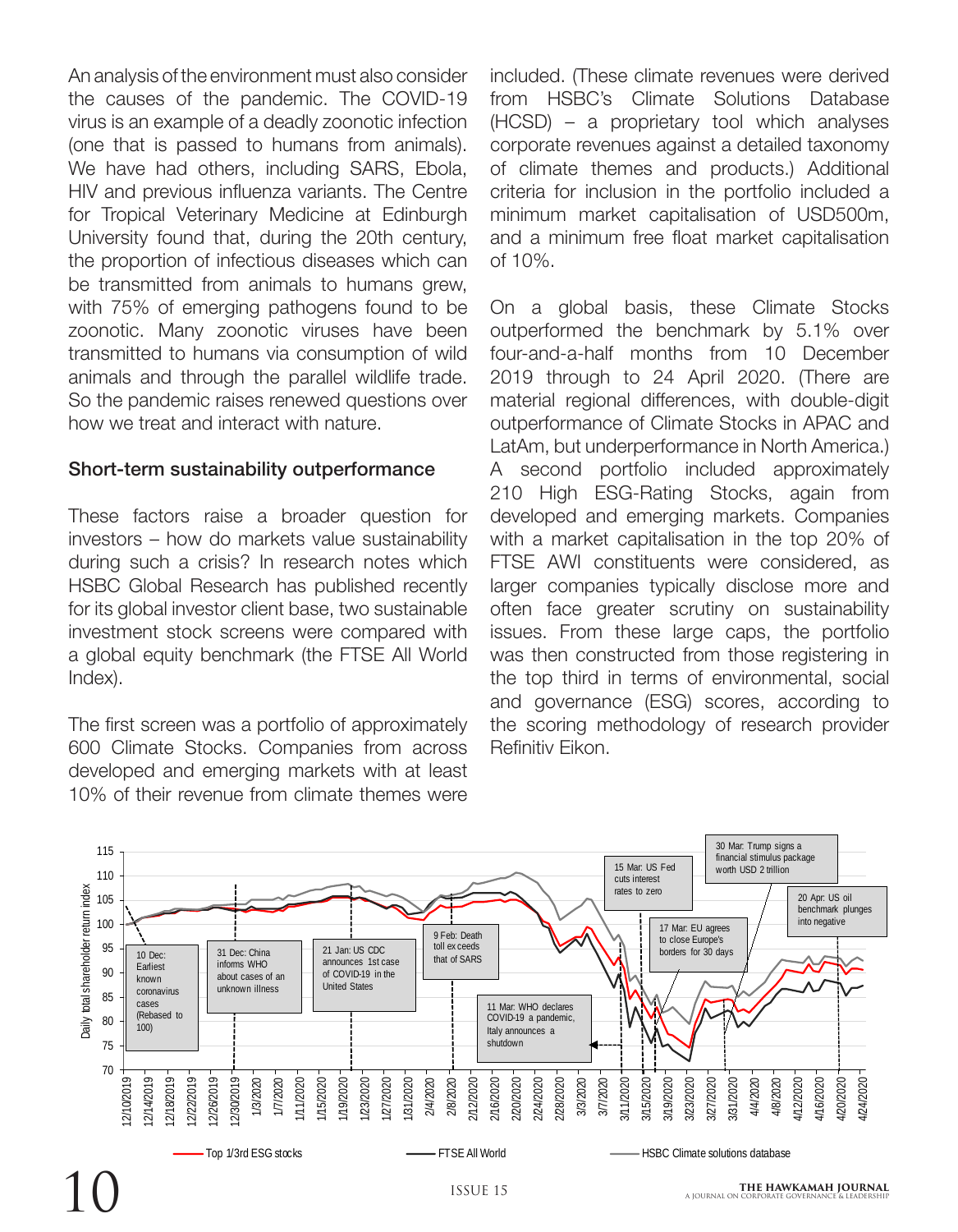Again, outperformance against the benchmark during the pandemic period - of 3.7% - was found. (On a regional basis, this outperformance was more pronounced in Europe and Asia).

## And the long-term?

But what about over a period of many years? Many investors believe that long-termism is at the core of responsible investment. Here, the analysis was even more compelling. Both the climate and the high-ESG portfolios have outperformed since 2007 – a period covering the financial crisis of 2007-9, the subsequent sovereign credit crisis, stock market downturns in 2015 and 2018 and the current pandemic.

Since January 2007, the high-ESG portfolio outperformed the global equity benchmark by 75% and Climate Stocks outperformed by 66%.

In absolute terms, the high-ESG portfolio grew by 248%, while our Climate Stocks grew 232%, compared with growth of c100% growth from the FTSE AWI.

We also find significant long-term outperformance across Europe, the Americas and particularly in the APAC region. The table on the next page captures this.

## Factoring in risk

A final question which HSBC considered was the volatility of the sustainable investment stock screens – how should investors think about the risk-adjusted returns of these sustainability screens?



There are a number of measures of risk-adjusted returns used by investors. One is the Sharpe ratio - which allows an understanding of how much excess return the holder of a riskier asset should expect to receive compared with a riskfree asset, such as a US Treasury. The excess return essentially should compensate for the risk taken on by investing. This ratio uses standard deviation to measure volatility – and therefore risk – experienced during the period an asset is held for.

A second measure, the Sortino ratio, also measures risk-adjusted returns but factors in only negative, or downside, volatility. Some risk analysts prefer to look at Sortino over Sharpe, because Sortino's view of a portfolio's riskadjusted performance is designed to ignore positive volatility, which would generally be seen as a benefit (since most would welcome unexpectedly high returns) and should not therefore be 'penalised' in standard deviation calculations.